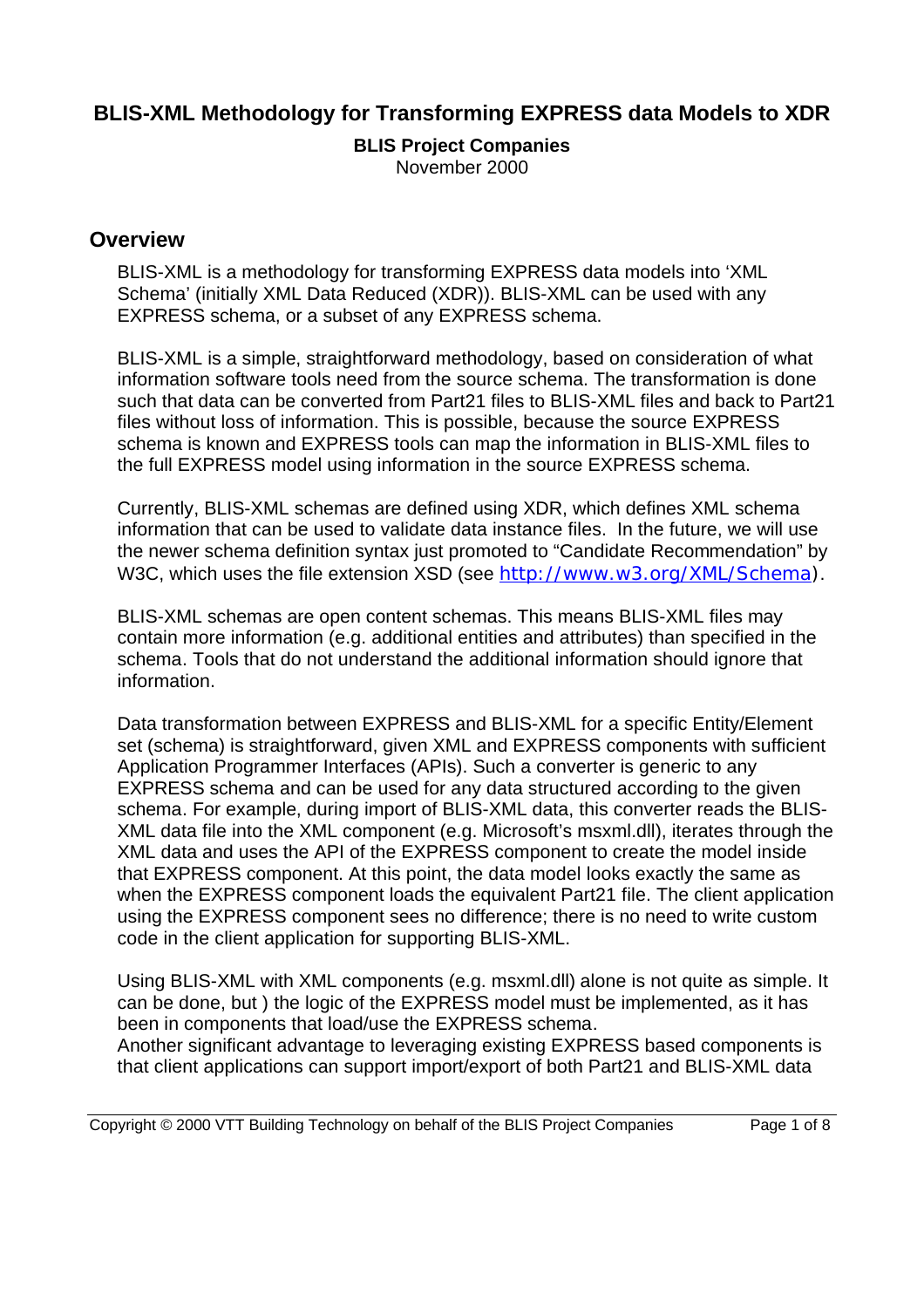files, using the same code. Use of XML based components alone, will only support BLIS-XML data files.

The first BLIS-XML schema published by the BLIS project was for the BLIS project "views" of the IFC R2.0 model. This schema is called "BLIS-XML for IFC R2.0". Examples in this document are taken from that schema.

# **Specifications**

### **The BLIS-XML tag**

A BLIS-XML data set is bounded by the following BLIS-XML tag.

```
<BLIS-XML schema="name_of_the_schema">
...
\langle/BLIS-XML>
```
This provides a standard container for BLIS-XML data, even if that data is embedded in a larger XML data set (or file).

The BLIS-XML schema used to structure the data is identified by the "Schema" attribute. This can be used to validate the data. It is not the same as the source EXPRESS schema name (which can be found in the header)

### **Header**

The header replicates the header section of Part21 files. Unlike Part21 the header section can be expanded to contain other relevant information. The header used in "BLIS-XML for IFC R2" is as follows:

```
<ElementType name ="FILE_HEADER_SECTION" content="eltOnly" order="seq">
  <element type="FILE_DESCRIPTION" />
  <element type="FILE_NAME" />
  <element type="FILE_SCHEMA" />
</ElementType>
<ElementType name ="FILE_DESCRIPTION" content="eltOnly">
   <element type="description" minOccurs="1" maxOccurs="*"/>
   <attribute type="implemenetaion_level" required="no"/>
</ElementType>
<ElementType name="FILE_NAME" content="eltOnly" >
  <element type="author" minOccurs="1" maxOccurs="*"/>
  <element type="organization" minOccurs="1" maxOccurs="*"/>
  <attribute type="name" required="yes"/>
  <attribute type="time_stamp" required="no"/>
  <attribute type="preprocessor_version" required="no"/>
  <attribute type="originating_system" required="no"/>
```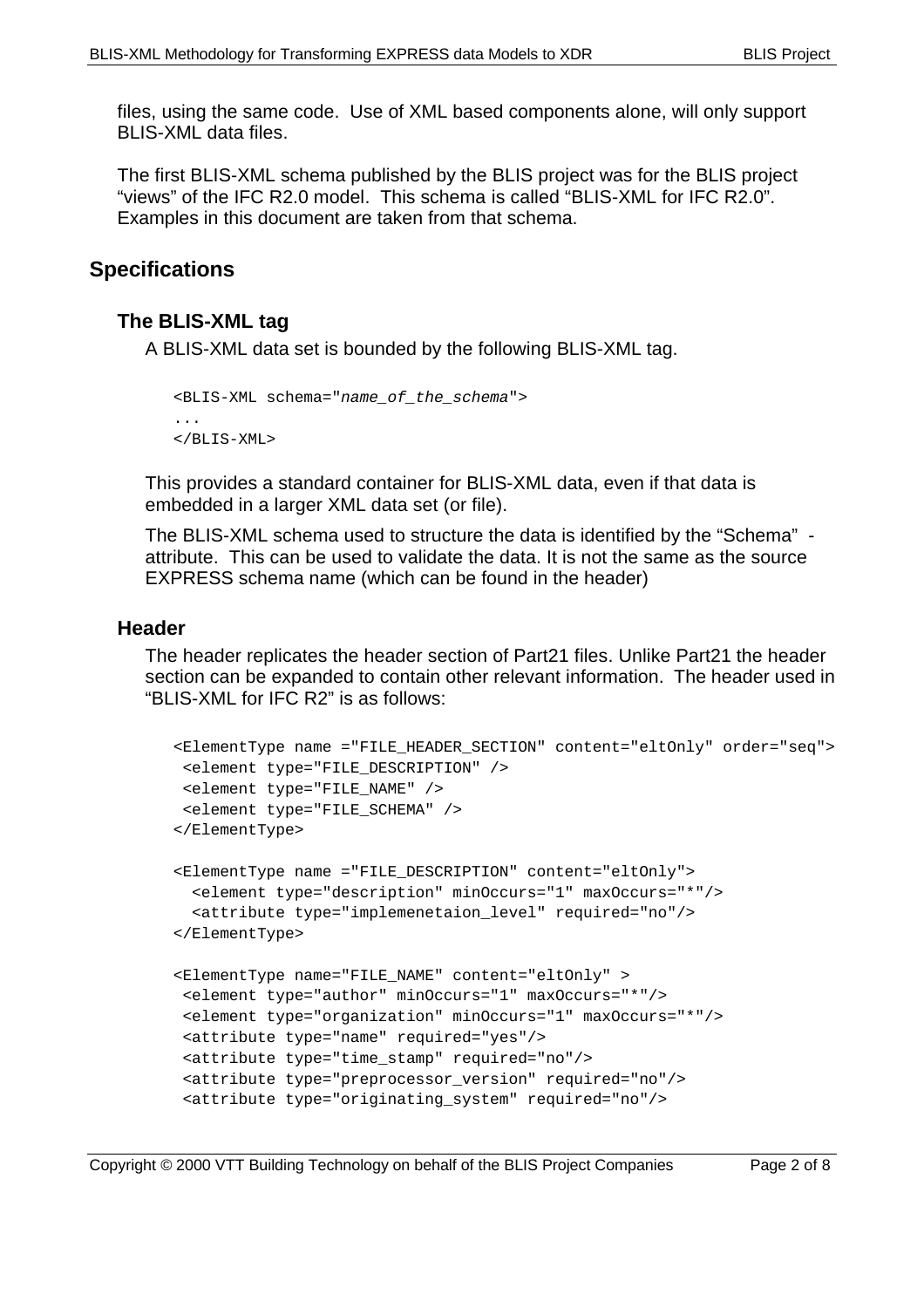```
 <attribute type="authorization" required="no"/>
</ElementType>
<ElementType name ="FILE_SCHEMA" content="eltOnly" >
  <element type="schema_identifiers" minOccurs="1" maxOccurs="*"/>
</ElementType>
<AttributeType name="implemenetaion_level" dt:type="string"/>
<AttributeType name="name" dt:type="string"/>
<AttributeType name="time_stamp" dt:type="string"/>
<AttributeType name="preprocessor_version" dt:type="string"/>
<AttributeType name="originating_system" dt:type="string"/>
<AttributeType name="authorization" dt:type="string"/>
<ElementType name ="description" content="empty">
  <attribute type="StringValue" required="yes"/>
</ElementType>
<ElementType name ="author" content="empty">
 <attribute type="StringValue" required="yes"/>
</ElementType>
<ElementType name ="organization" content="empty">
  <attribute type="StringValue" required="yes"/>
</ElementType>
<ElementType name ="schema_identifiers" content="empty">
  <attribute type="StringValue" required="yes"/>
</ElementType>
```
#### **Elements**

Entities in the EXPRESS model map to elements in the XML model.

```
<ElementType name="IfcBuilding" content="empty">
   ...
</ElementType>
```
BLIS-XML results in a 'flat' schema where the inheritance defined in the EXPRESS model has been removed because XDR does not support inheritance. As a result each element in the BLIS-XML schema that inherits attributes in the EXPRESS schema has a copy of the attributes it inherits. This BLIS-XML tool set creates redundant information in the schema files, but this does not affect the data files in any way. Even if XDR supported inheritance the data files would be exactly the same.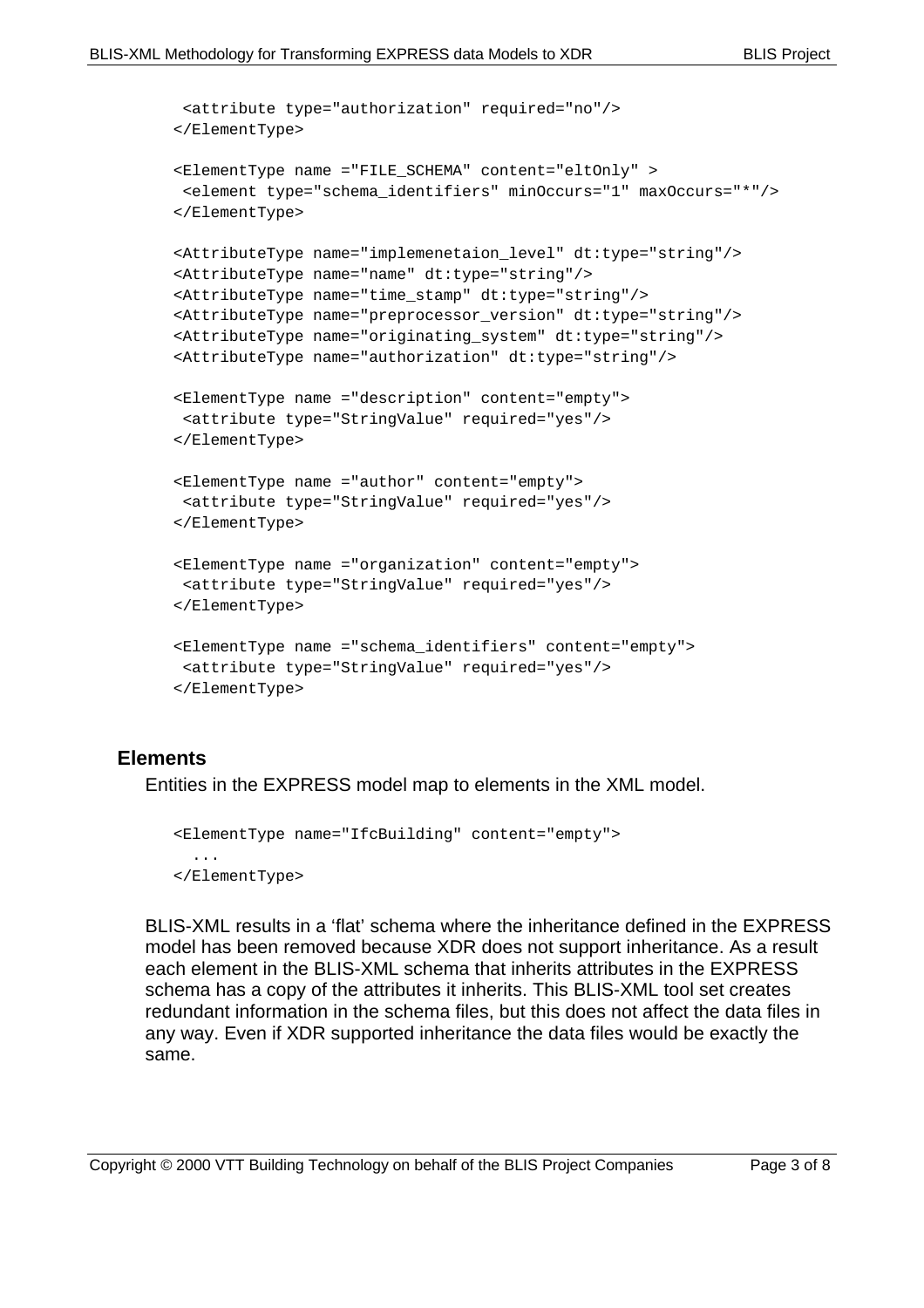Although BLIS-XML methodology and tool set can generate a 'flat' copy of all inherited attributes defined in the EXPRESS schema, they do not require that all attributes be copied. In some cases, leaf node objects inherit attributes from superclasses that are not relevant to the leaf node. The BLIS-XML methodology allows omission of such irrelevant attributes in the BLIS-XML schema, so long as they are defined as OPTIONAL in the EXPRESS schema.

## **Attributes**

There are two alternatives in transforming EXPRESS attributes to XML. The first is to use XML attributes. The second is to use XML 'sub elements.' BLIS-XML uses both techniques. Attributes are used for simple data types. Sub elements are used for LIST and SET attributes.

There is couple of special exceptions to these general rules. The first is that a LIST or SET of object references is transformed to idrefs. The second exception is for SELECT type values (see **SELECT types** below).

```
<ElementType name="IfcAddress" content="eltOnly">
   <element type="AddressLines" minOccurs="0" maxOccurs="*"></element>
   ...
   <attribute type="WWWHomePageURL" required="no"></attribute>
</ElementType>
```
It would be easier to manipulate BLIS-XML files with XSL scripts if all attributes were modeled as sub elements. However, since the object references in a BLIS-XML files use the idref mechanism (see **References** below), use of XSL scripts is already very limited. In general, manipulating BLIS-XML files will require a programming language. When using a programming language to manipulate an XML Document Object Model (DOM), it makes no difference if EXPRESS attributes are modeled as XML attributes or XML sub elements. Since XML attributes are more compact, the BLIS group has opted to use them for simple attributes.

### **Overriding attributes**

Usually attributes in BLIS-XML schema definitions are defined globally. This means that there is one definition, with a unique name, in the BLIS-XML schema. This works well so long as EXPRESS attribute names are used consistently (i.e. all attributes with the same name share the same data type and semantic meaning). However, this consistency is not required, nor enforced in EXPRESS schemas. In situations where two EXPRESS attributes have different data types or semantic meanings, the BLIS-XML schema will override global attributes locally. A local override is defined by putting the local definition of the attribute inside the ElementType tag.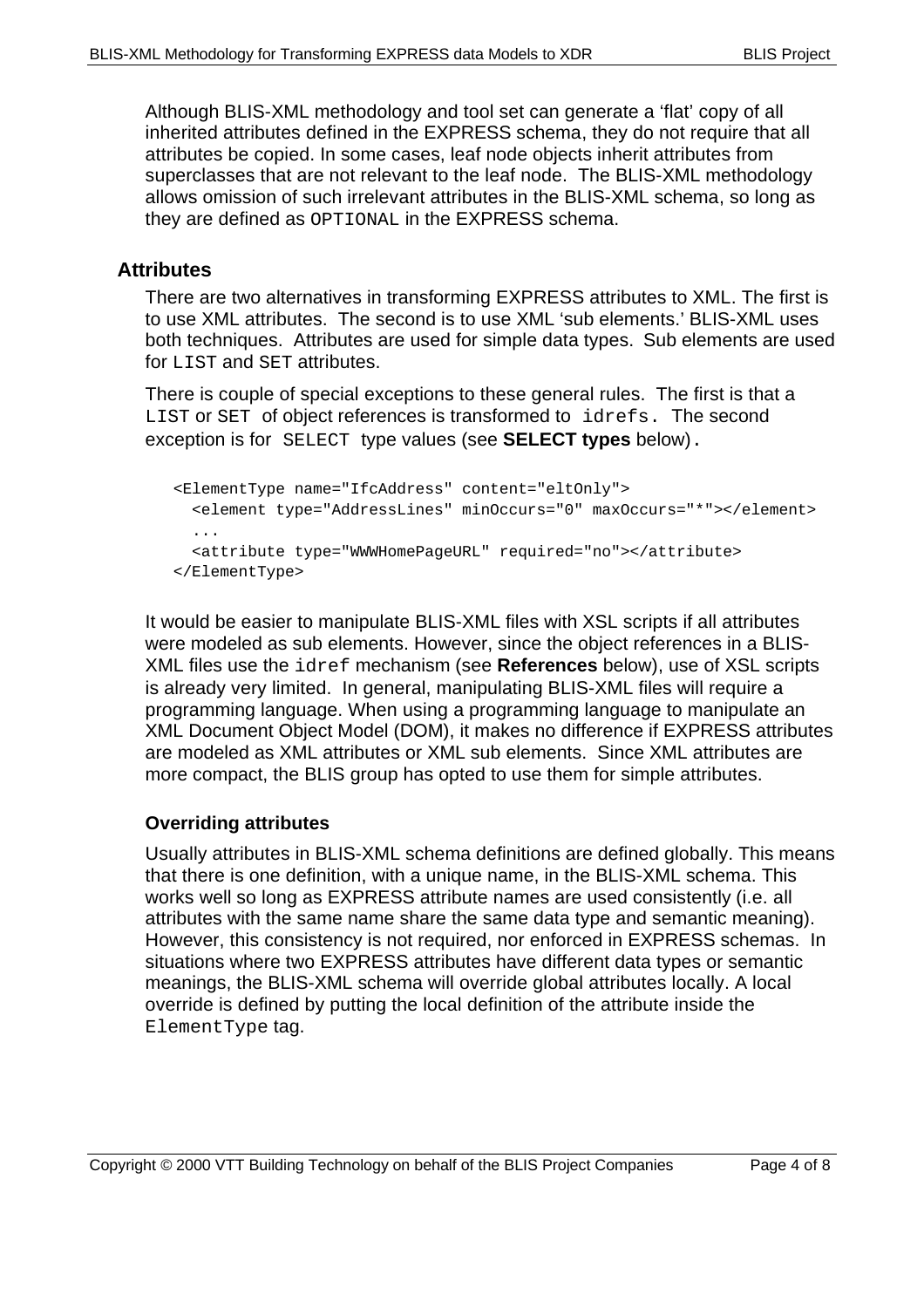```
<!-- Global definition of the "PredefinedType" attribute -->
<AttributeType name="PredefinedType"
                dt:type="enumeration"
                dt:values="Office Restroom Storage ...">
</AttributeType>
<!-- Local override of the "PredefinedType" attribute -->
<ElementType name="IfcPlumbingFixture" content="empty">
 ...
   <AttributeType name="PredefinedType"
                  dt:type="enumeration"
                  dt:values="Faucet Sink Toilet Urinal Shower ...">
   </AttributeType>
   <attribute type="PredefinedType" required="yes"></attribute>
 </ElementType>
```
#### **INVERSE attributes**

INVERSE attributes are used in EXPRESS schemas as back-pointers in object references. The references can be queried on attribute level asking – which objects have references to this object from an attribute called e.g. 'xyz'. EXPRESS-based tools have methods for querying these attributes, but this is not directly possible with XML tools since XDR does not support this 'back-pointer' concept. This is a challenges, since many EXPRESS models, such as IFC, rely heavily on the use of INVERSE attributes.

While INVERSE attributes are not included in Part21 files, the BLIS-XML methodology supports their addition to the XML schema and data files. Inverse attributes in the XML schema are exactly like other attributes. When BLIS-XML data is imported by EXPRESS based tools the INVERSE attributes are ignored. When BLIS-XML data is imported by XML based tools the INVERSE attributes can be used as they are in EXPRESS tool sets.

```
<ElementType name="IfcWall" content="empty">
   ...
   <attribute type="IsDefinedBy" required="no"></attribute>
   ...
</ElementType>
```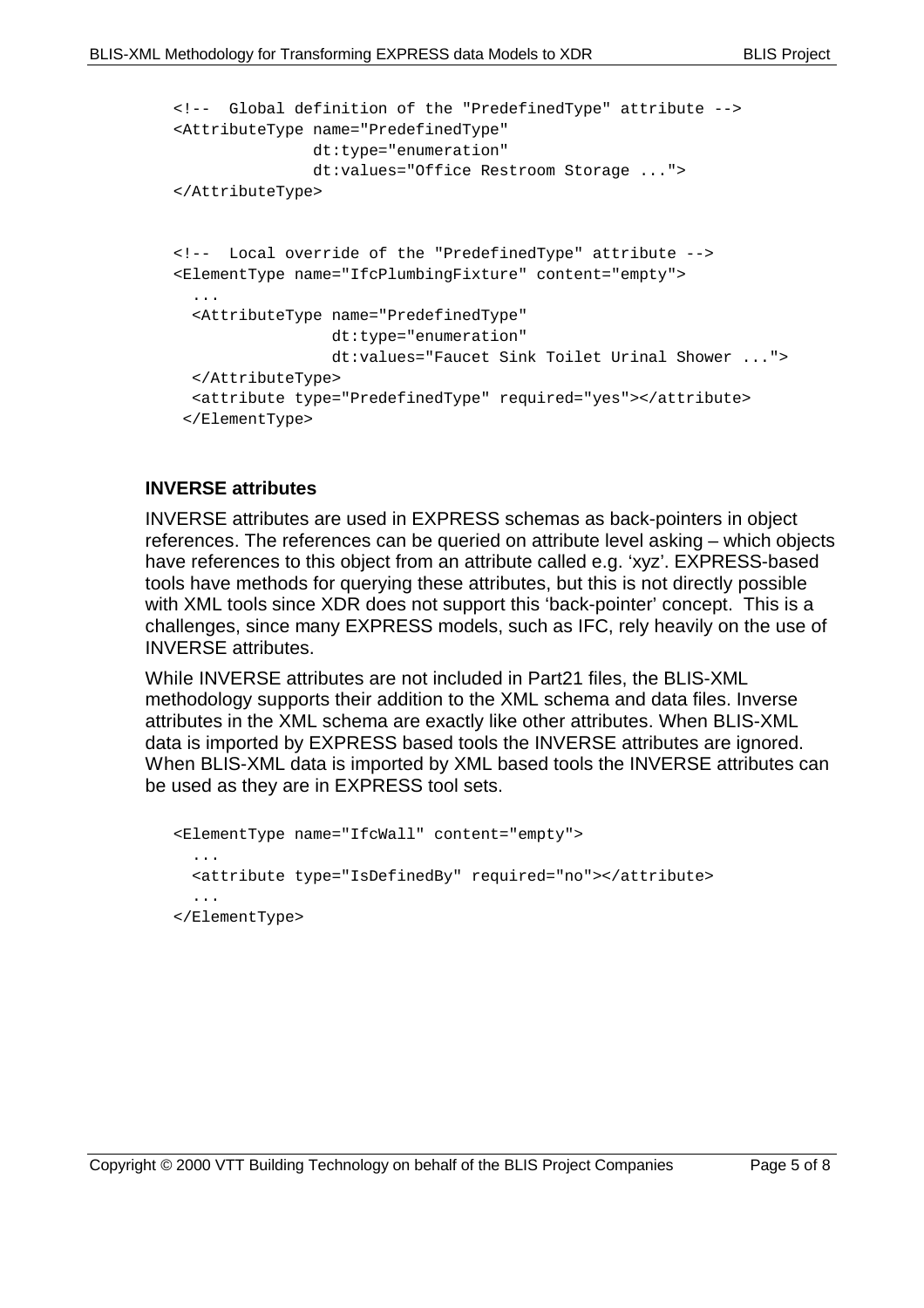#### **Data types**

BLIS-XML does not yet support all data types that could be supported by XML, e.g. all Real values use r8 (r4 is not used). This is because in BLIS-XML the data types have been reduced to the basic data types used in programming languages such as C++ and VB.

The following table shows the data type conversions used in BLIS-XML

| Express        | <b>BLIS-XML</b> |
|----------------|-----------------|
| STRING         | string          |
| <b>NUMBER</b>  | number          |
| <b>INTEGER</b> | int             |
| REAL           | r8              |
| LOGICAL        | boolean         |
| <b>BOOLEAN</b> | boolean         |
| <b>BINARY</b>  | bin.hex         |

## **References**

XML models are best suited to represent simple hierarchical structures where one thing is clearly contained by another thing (e.g. an address contains a phone number). EXPRESS models generally support a richer set of relationships. It is simply not possible to represent a typical EXPRESS model using a single XML hierarchy.

Therefore, BLIS-XML schemas are not structured according to any single relationship in the source EXPRESS schema. Instead, BLIS-XML uses the id/idref/idrefs construct in XML to encode the references (relationships) between objects. Similar to the line number in Part21 files, each entity has a XMLID attribute of type ID. This XMLID can be any string value that is legal for a token of type ID.

For example, the XMLIDs are assigned as a following rule:

```
A prefix letter "i" + sequence number e.g. "i1", "i2",…"i100".
```

```
<AttributeType name="XMLID" dt:type="id"></AttributeType>
<ElementType name="IfcBuilding" content="empty">
   <attribute type="XMLID" required="yes"></attribute>
   ...
</ElementType>
```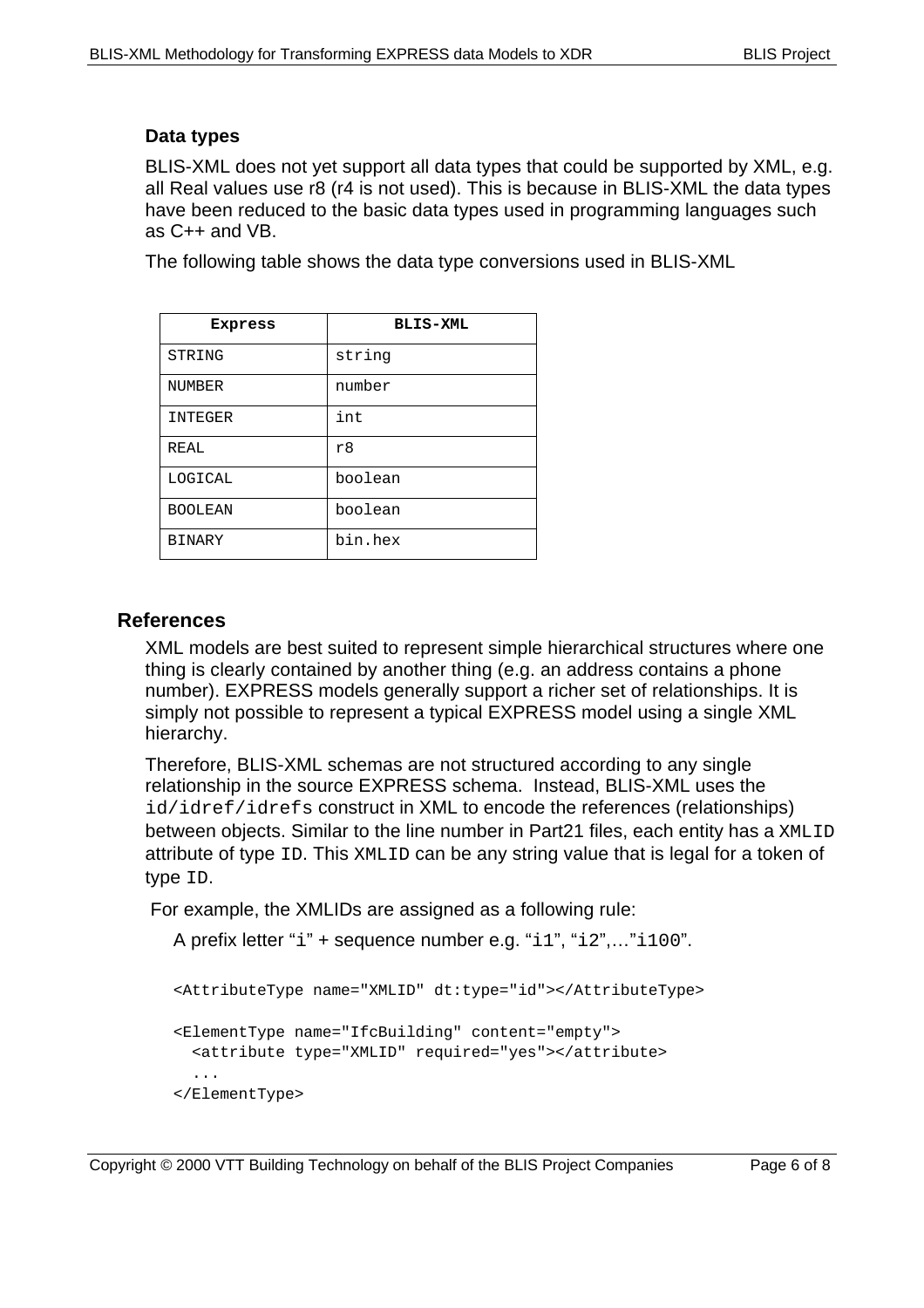References to elements are made using attributes of type idref or idrefs and the XMLID of the element that is being referenced. The XMLIDs in the attribute of type idrefs will be appeared like "i1 i2 i3". A white space is inserted between XMLIDs.

```
<AttributeType name="RelatingObject" dt:type="idref"></AttributeType>
<AttributeType name="RelatedObjects" dt:type="idrefs"></AttributeType>
```
EXPRESS models are strongly typed, which makes it possible to define exactly the type of objects that can be referenced by another object. XML has virtually no typing in this sense and an idref or idrefs can legally point to any entity type in the model. There is currently no way to constrain this in XDR. Therefore, it is also a limitation in BLIS-XML. We have been careful to specify the legal references in the documentation. If BLIS-XML data is imported into an EXPRESS based component. That component can validate the references. XML based components will be unable to do this automatically.

As a result of this transformation, BLIS-XML files are almost completely 'flat'. They don't contain the typical hierarchical tag structure of XML files, the structure is much closer to the one used in Part21 files.

## **Enumerations**

Enumerations in EXPRESS map directly to the enumeration data type in XML.

```
<AttributeType name="ProfileType"
                dt:type="enumeration"
                dt:values="Curve Area">
</AttributeType>
```
## **SELECT types**

Select types must be transformed in BLIS-XML so that enough information is preserved; to enable EXPRESS based tools to recreate the model. To enable validation of select types in XML, they are modeled using the group construct. This means that the select type attribute in EXPRESS will be appeared as a child element of the entity element which contains the select type attribute. The child element which is from select type attribute contains an element which includes the group construct of select types.

If SELECT types are nested in the EXPRESS schema also the BLIS-XML entities representing these SELECT types shall be nested.

These rules apply only to SELECT values that point to defined types. Object references created through a SELECT type use the standard idref mechanism. This is similar to the system used in Part21 exchange files.